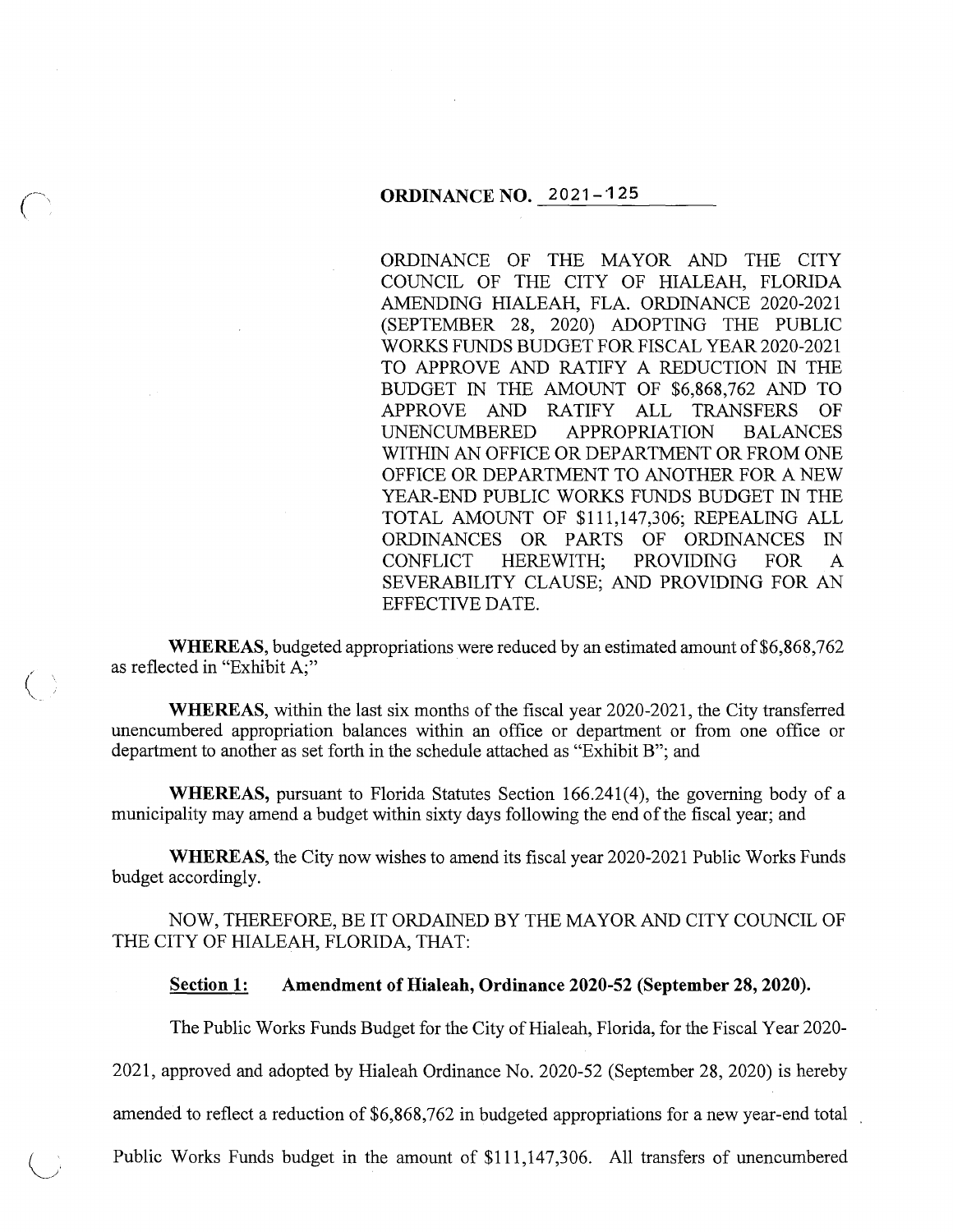$\sim$ 

 $\Big($ 

| appropriations between within an office or department or f                                                                                                                                                                                                                                                                                                                            |
|---------------------------------------------------------------------------------------------------------------------------------------------------------------------------------------------------------------------------------------------------------------------------------------------------------------------------------------------------------------------------------------|
| and all supplemental appropriations for Fiscal Year 2Communications of the contract of the state of the contract of the contract of the contract of the contract of the contract of the contract of the contract of the contra                                                                                                                                                        |
|                                                                                                                                                                                                                                                                                                                                                                                       |
| Council, are hereby approved, confirmed and ratified.                                                                                                                                                                                                                                                                                                                                 |
| Section 2: Repeal of Ordinances in Conflict.                                                                                                                                                                                                                                                                                                                                          |
| All ordinances or parts of ordinances in conflict 1                                                                                                                                                                                                                                                                                                                                   |
| of such conflict.                                                                                                                                                                                                                                                                                                                                                                     |
| Section 3: Severability Clause.                                                                                                                                                                                                                                                                                                                                                       |
| If any phrase, clause, sentence, paragraph or $S_{\text{max}} = \frac{1}{1 - \frac{1}{1 - \frac{1}{1 - \frac{1}{1 - \frac{1}{1 - \frac{1}{1 - \frac{1}{1 - \frac{1}{1 - \frac{1}{1 - \frac{1}{1 - \frac{1}{1 - \frac{1}{1 - \frac{1}{1 - \frac{1}{1 - \frac{1}{1 - \frac{1}{1 - \frac{1}{1 - \frac{1}{1 - \frac{1}{1 - \frac{1}{1 - \frac{1}{1 - \frac{1}{1 - \frac{1}{1 - \frac{1}{$ |
| invalid or unconstitutional by the judgment or decree and the state of the state of the state of the state of                                                                                                                                                                                                                                                                         |
| invalidity or unconstitutionality shall not affect any $\bullet$                                                                                                                                                                                                                                                                                                                      |
| paragraphs or sections of this ordinance.                                                                                                                                                                                                                                                                                                                                             |
| Section 4: Effective Date.                                                                                                                                                                                                                                                                                                                                                            |
| This ordinance shall become effective when <b>E</b>                                                                                                                                                                                                                                                                                                                                   |
| Mayor or at the next regularly scheduled City Council                                                                                                                                                                                                                                                                                                                                 |
| or if the City Council overrides the Mayor's veto.                                                                                                                                                                                                                                                                                                                                    |
| PASSED and ADOPTED this 9 day of                                                                                                                                                                                                                                                                                                                                                      |

|                                   | Approved on this 2 |  |
|-----------------------------------|--------------------|--|
| Attest:                           |                    |  |
| Marbelys Fatjo, City Clerk        |                    |  |
| Approved as to form and legal sui |                    |  |
|                                   |                    |  |
| Lorena Bravo, City Attorney       |                    |  |
|                                   |                    |  |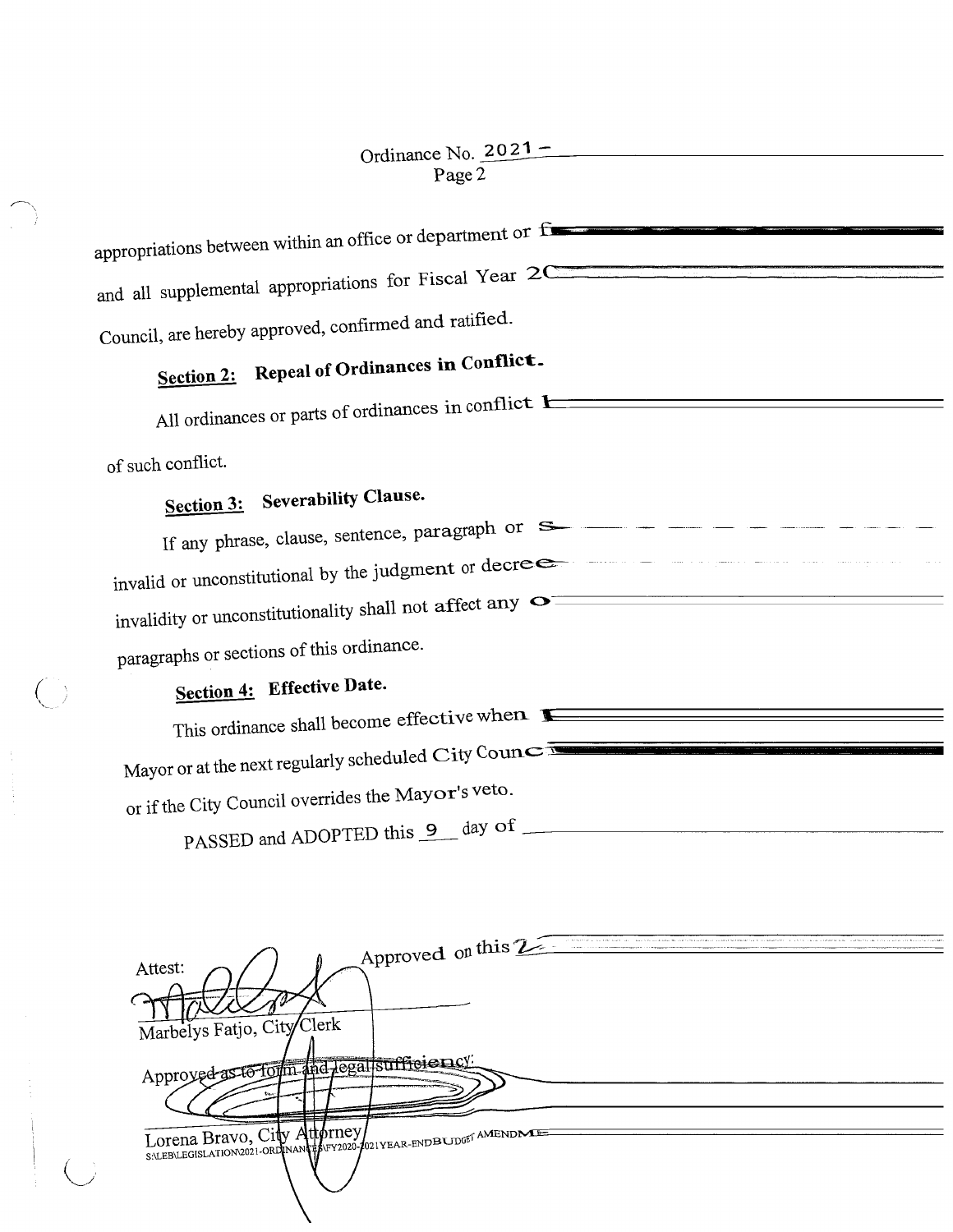appropriations between within an office or department or from one office or department to another and all supplemental appropriations for Fiscal Year 2020-2021, not previously approved by Council, are hereby approved, confirmed and ratified.

### **Section 2: Repeal of Ordinances in Conflict.**

All ordinances or parts of ordinances in conflict herewith are hereby repealed to the extent of such conflict.

#### **Section 3: Severability Clause.**

If any phrase, clause, sentence, paragraph or section of this ordinance shall be declared invalid or unconstitutional by the judgment or decree of a court of competent jurisdiction, such invalidity or unconstitutionality shall not affect any of the remaining phrases, clauses, sentences, paragraphs or sections of this ordinance.

#### **Section 4: Effective Date.**

 $(\; \; )$ 

( . *.\_\_\_\_j* 

This ordinance shall become effective when passed by the City Council and signed by the Mayor or at the next regularly scheduled City Council meeting, if the Mayor's signature is withheld or if the City Council overrides the Mayor's veto.

| PASSED and ADOPTED this 9 day of                                                                                                                                                           | 2021.<br>November<br>$Carl Zo$ gb<br>Council President                                                                                                                                                                               |
|--------------------------------------------------------------------------------------------------------------------------------------------------------------------------------------------|--------------------------------------------------------------------------------------------------------------------------------------------------------------------------------------------------------------------------------------|
| Attest:<br>Marbelys Fatio, City/Clerk<br>Approved as to form and legal sufficienc.<br>Lorena Bravo, City Attorney<br>S:\LEB\LEGISLATION\2021-ORDINANCES\FY2020-2021YEAR-ENDBUDGET AMENDMEN | Approved on this $23$ day of $MOWW$ $2021$ .<br>Mayor Exteban Bovo, Jr.<br>Ordinance was adopted by 7-0 vote with<br>Councilmembers, Cue-Fuente, De la Rosa,<br>Garcia-Roves, Hernandez, Perez, Tundidor,<br>and Zogby voting "Yes." |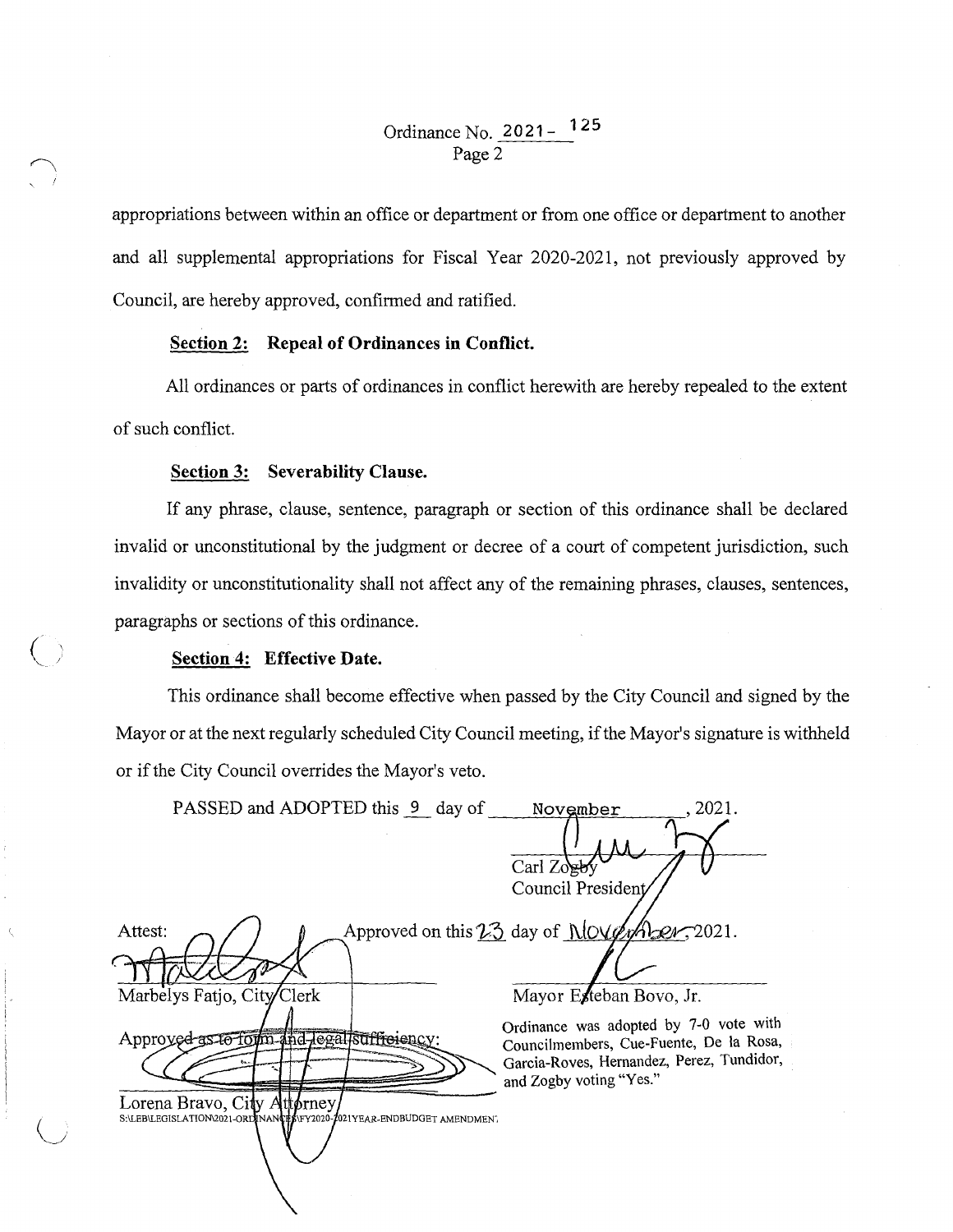## **EXHIBIT A PUBLIC WORKS**

 $\underline{A}$ 

|                                            | FY 2020-2021 FY 2020-2021             |                           |                 |
|--------------------------------------------|---------------------------------------|---------------------------|-----------------|
| Revenue                                    | <b>Original Budget</b>                | Projection                | <b>Variance</b> |
| Solid Waste Fees                           | 19,379,276                            | 20,049,600                | 670,324         |
|                                            |                                       |                           |                 |
| <b>Expense</b>                             |                                       |                           |                 |
| Solid Waste Division                       | 19,379,276                            | 18,242,110                | 1,137,166       |
| To Fund Balance                            | 0                                     | 1,807,490                 | (1,807,490)     |
|                                            | 19,379,276                            | 20,049,600                | (670, 324)      |
|                                            |                                       |                           |                 |
| <b>Revenues - Expenditures</b>             | 0                                     | 0                         | 0               |
|                                            |                                       | FY 2020-2021 FY 2020-2021 |                 |
|                                            |                                       |                           |                 |
| Revenue                                    | <b>Original Budget</b>                | Projection                | Variance        |
| Water & Sewer Fees                         | 98,636,792                            | 91,097,706                | (7,539,086)     |
|                                            |                                       |                           |                 |
| <b>Expense</b>                             |                                       |                           |                 |
| <b>Water &amp; Sewer Combined Services</b> | 22,174,551                            | 18,292,373                | 3,882,178       |
| <b>Water Utility Services</b>              | 19,840,070                            | 16,377,654                | 3,462,416       |
| <b>Sewer Utility Services</b>              | 46,187,071                            | 49,245,689                | (3,058,618)     |
| Water & Sewer Reverse Osmosis Plant        | 10,435,100                            | 7,181,990                 | 3,253,110       |
|                                            | 98,636,792                            | 91,097,706                | 7,539,086       |
|                                            |                                       |                           |                 |
| <b>Revenues - Expenditures</b>             | 0                                     | 0                         | 0               |
|                                            |                                       | FY 2020-2021 FY 2020-2021 |                 |
|                                            |                                       |                           |                 |
| <b>Revenue Total</b>                       | <b>Original Budget</b><br>118,016,068 | Projection<br>111,147,306 | <b>Variance</b> |
|                                            |                                       |                           | (6,868,762)     |
| <b>Expense Total</b>                       | 118,016,068<br>Ω                      | 111,147,306               | 6,868,762<br>Ω  |
| <b>Revenues - Expenditures</b>             |                                       |                           |                 |

 $\bigcap$ 

 $\bigcup$